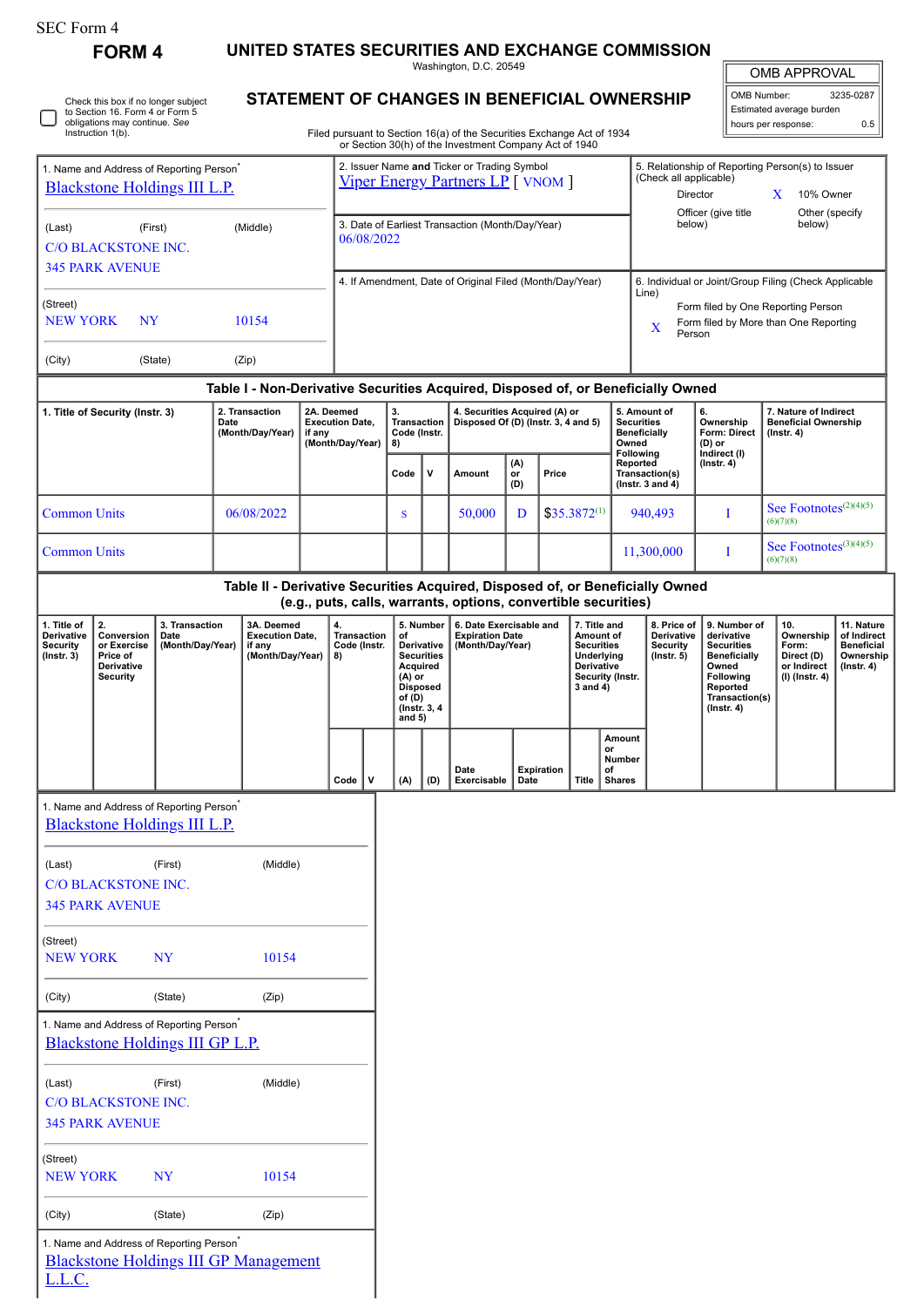| (Last)                                                                                     | (Middle)  |          |  |
|--------------------------------------------------------------------------------------------|-----------|----------|--|
| <b>C/O BLACKSTONE INC.</b>                                                                 |           |          |  |
| <b>345 PARK AVENUE</b>                                                                     |           |          |  |
| (Street)                                                                                   |           |          |  |
| <b>NEW YORK</b>                                                                            | <b>NY</b> | 10154    |  |
| (City)                                                                                     | (State)   | (Zip)    |  |
| 1. Name and Address of Reporting Person <sup>*</sup><br><b>Blackstone Inc.</b>             |           |          |  |
| (Last)                                                                                     | (First)   | (Middle) |  |
| <b>345 PARK AVENUE</b>                                                                     |           |          |  |
| (Street)                                                                                   |           |          |  |
| <b>NEW YORK</b>                                                                            | <b>NY</b> | 10154    |  |
| (City)                                                                                     | (State)   | (Zip)    |  |
| 1. Name and Address of Reporting Person <sup>*</sup><br>Blackstone Group Management L.L.C. |           |          |  |
| (Last)                                                                                     | (First)   | (Middle) |  |
| C/O BLACKSTONE INC.                                                                        |           |          |  |
| <b>345 PARK AVENUE</b>                                                                     |           |          |  |
| (Street)                                                                                   |           |          |  |
| <b>NEW YORK</b>                                                                            | <b>NY</b> | 10154    |  |
| (City)                                                                                     | (State)   | (Zip)    |  |
| 1. Name and Address of Reporting Person <sup>®</sup><br><b>SCHWARZMAN STEPHEN A</b>        |           |          |  |
| (Last)                                                                                     | (First)   | (Middle) |  |
| <b>C/O BLACKSTONE INC.</b>                                                                 |           |          |  |
| <b>345 PARK AVENUE</b>                                                                     |           |          |  |
| (Street)                                                                                   |           |          |  |
| <b>NEW YORK</b>                                                                            | <b>NY</b> | 10154    |  |
| (City)                                                                                     | (State)   | (Zip)    |  |

## **Explanation of Responses:**

1. The price reported in Column 4 is a weighted average price. These common units ("Common Units") representing limited partner interests in Viper Energy Partners LP (the "Issuer") were sold in multiple transactions ranging from \$35.00 to \$35.83, inclusive. The Reporting Persons undertake to provide to the Issuer, any security holder of the Issuer, or the staff of the Securities and Exchange Commission, upon requ

2. Reflects Common Units held directly by BX Guidon Topco LLC, a Delaware limited liability company ("BX Guidon Topco").

3. Reflects Common Units held directly by BX SWT ML Holdco LLC. BX Guidon Topco is the sole member of BX SWT ML Holdco LLC.

4. The controlling membership interests of BX Guidon Topco are held by Blackstone Management Associates IV L.L.C. and Blackstone Energy Management Associates II L.L.C. BMA VI L.L.C. is the sole member of Blackstone Managem managing member of each of BMA VI L.L.C. and Blackstone EMA II L.L.C. Blackstone Holdings III GP L.P. is the general partner of Blackstone Holdings III L.P. Blackstone Holdings III GP Management L.L.C. is the general partner of Blackstone Holdings III GP L.P.

5. (continued from footnote 4) Blackstone Inc. ("Blackstone") is the sole member of Blackstone Holdings III GP Management L.L.C. The sole holder of the Series II preferred stock of Blackstone is Blackstone Group Management L.L.C. Blackstone Group Management L.L.C. is wholly-owned by Blackstone's senior managing directors and controlled by its founder, Stephen A. Schwarzman.

6. Information with respect to each of the Reporting Persons is given solely by such Reporting Person, and no Reporting Person has responsibility for the accuracy or completeness of information supplied by another Reporting Person.

7. Each of the Reporting Persons (other than to the extent it directly holds securities reported herein) disclaims beneficial ownership of the securities held by the other Reporting Persons, except to the extent of such Reporting Person's pecuniary interest therein, and, pursuant to Rule 16a-1(a)(4) under the Securities Exchange Act of 1934 (the "Exchange Act"), each of the Reporting Persons (other than to the extent it directly holds securities reported herein) states that the inclusion of these securities in this report shall not be deemed an admission of beneficial ownership of all of the securities reported<br>herein for

8. Due to the limitations of the electronic filing system certain Reporting Persons are filing a separate Form 4.

**Remarks:**

Form 2 of 2

BLACKSTONE HOLDINGS III L.P., By: Blackstone Holdings III GP L.P., its general partner, By: Blackstone Holdings III GP Management L.L.C., its general partner, By: /s/ Tabea Hsi, Name: Tabea Hsi, Title: Senior Managing Director 06/10/2022 BLACKSTONE HOLDINGS 06/10/2022III GP L.P., By: Blackstone